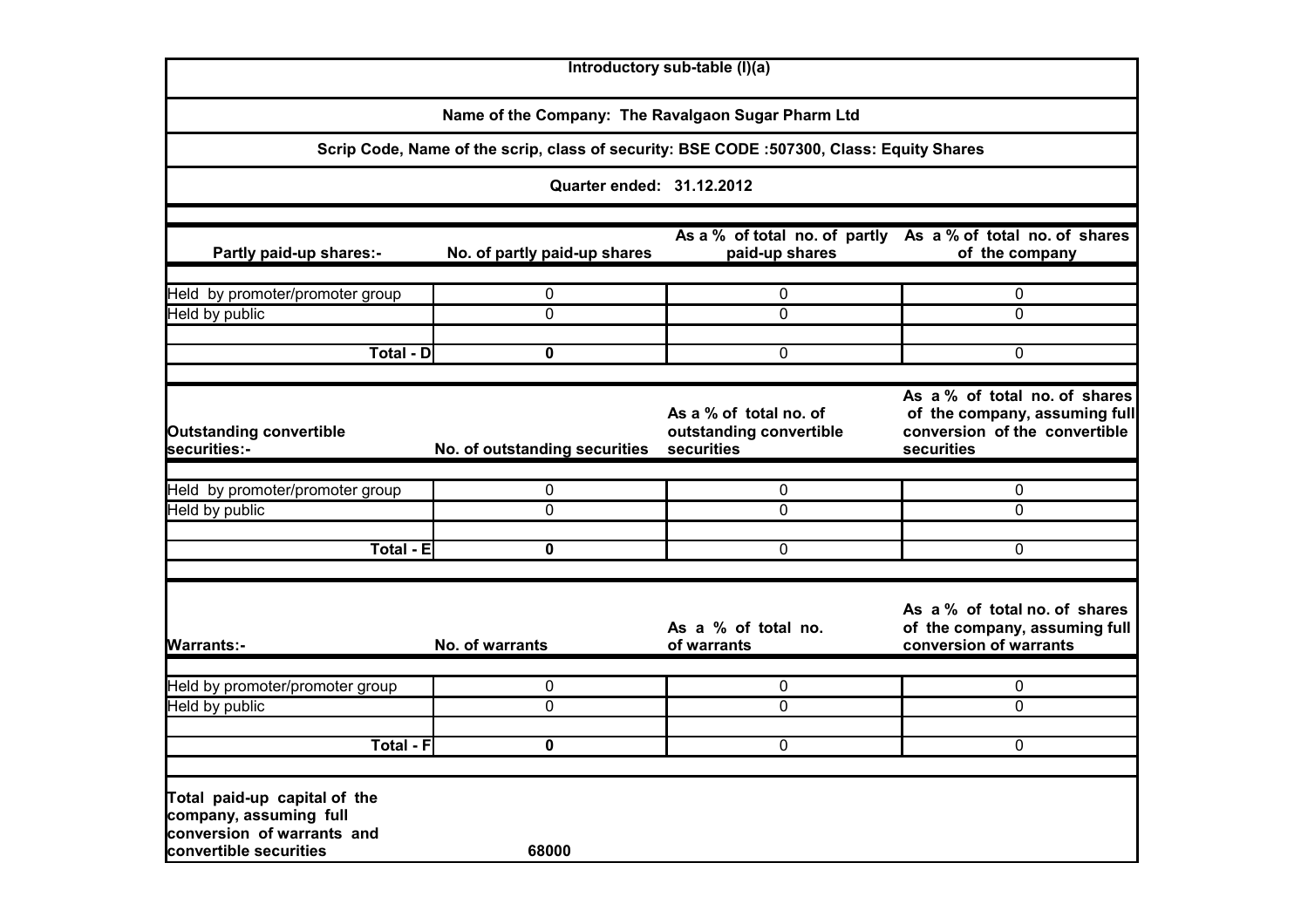|                  |                                                                                 |                                  |                                            | <b>Statement Showing Shareholding Pattern</b> |                                    |                                                                    |                     |                                                  |
|------------------|---------------------------------------------------------------------------------|----------------------------------|--------------------------------------------|-----------------------------------------------|------------------------------------|--------------------------------------------------------------------|---------------------|--------------------------------------------------|
|                  |                                                                                 |                                  |                                            | Table $(I)(a)$                                |                                    |                                                                    |                     |                                                  |
| Category<br>code | <b>Category</b> of<br><b>Shareholder</b>                                        | Number of<br><b>Shareholders</b> | <b>Total number Number of</b><br>of shares | shares held in<br>dematerialized<br>form      |                                    | Total shareholding as a<br>percentage of total number of<br>shares |                     | <b>Shares Pledged or otherwise</b><br>encumbered |
|                  |                                                                                 |                                  |                                            |                                               | As a<br>percentage<br>$of (A+B)^1$ | As a<br>percentage of<br>$(A+B+C)$                                 | Number of<br>shares | As a percentage                                  |
| (1)              | $\overline{\text{(II)}}$                                                        | (III)                            | (IV)                                       | $\overline{(V)}$                              | (VI)                               | (VII)                                                              | (VIII)              | $(IX) = (VIII)/(IV)*100$                         |
| (A)              | <b>Shareholding of Promoter and Promoter</b>                                    |                                  |                                            |                                               |                                    |                                                                    |                     |                                                  |
| 1                | Indian                                                                          |                                  |                                            |                                               |                                    |                                                                    |                     |                                                  |
| (a)              | Individuals/ Hindu Undivided Family                                             | $\overline{2}$                   | 2570                                       | 1345                                          | 3.78                               | 3.78                                                               | $\boldsymbol{0}$    | $\overline{0}$                                   |
| (b)              | Central Government/ State Government(s)                                         |                                  |                                            |                                               |                                    |                                                                    |                     |                                                  |
| (c)              | <b>Bodies Corporate</b>                                                         | $\overline{2}$                   | 33386                                      | $\overline{0}$                                | 49.10                              | 49.10                                                              | $\mathbf{0}$        | $\overline{0}$                                   |
| (d)              | <b>Financial Institutions/Banks</b>                                             |                                  |                                            |                                               |                                    |                                                                    |                     |                                                  |
| (e)              | Any Others(Specify)                                                             |                                  |                                            |                                               |                                    |                                                                    |                     |                                                  |
| $(e-i)$          |                                                                                 |                                  |                                            |                                               |                                    |                                                                    |                     |                                                  |
| $(e-ii)$         |                                                                                 |                                  |                                            |                                               |                                    |                                                                    |                     |                                                  |
|                  | Sub Total(A)(1)                                                                 | $\overline{\mathbf{4}}$          | 35956                                      | 1345                                          | 52.88                              | 52.88                                                              | $\mathbf{0}$        | $\bf{0}$                                         |
| $\mathbf{2}$     | Foreign                                                                         |                                  |                                            |                                               |                                    |                                                                    |                     |                                                  |
| a                | Individuals (Non-Residents Individuals/<br>Foreign Individuals)                 |                                  |                                            |                                               | 0.00                               | 0.00                                                               | $\boldsymbol{0}$    | $\overline{0}$                                   |
| $\mathbf b$      | <b>Bodies Corporate</b>                                                         |                                  |                                            |                                               | $\overline{0.00}$                  | 0.00                                                               | $\overline{0}$      | $\overline{0}$                                   |
| $\mathbf{c}$     | Institutions                                                                    |                                  |                                            |                                               | $\overline{0.00}$                  | 0.00                                                               | $\mathbf{0}$        | $\overline{0}$                                   |
| $\rm d$          | Any Others(Specify)                                                             |                                  |                                            |                                               | 0.00                               | $\overline{0.00}$                                                  | $\overline{0}$      | $\overline{0}$                                   |
| $d-i$            |                                                                                 |                                  |                                            |                                               | 0.00                               | 0.00                                                               | $\mathbf{0}$        | $\overline{0}$                                   |
| $d$ -ii          |                                                                                 |                                  |                                            |                                               | 0.00                               | 0.00                                                               | $\overline{0}$      | $\overline{0}$                                   |
|                  | Sub Total(A)(2)                                                                 | $\bf{0}$                         | $\mathbf{0}$                               | $\bf{0}$                                      | 0.00                               | 0.00                                                               | $\bf{0}$            | $\bf{0}$                                         |
|                  |                                                                                 |                                  |                                            |                                               |                                    |                                                                    |                     |                                                  |
|                  | <b>Total Shareholding of Promoter</b> and<br>Promoter Group $(A)=(A)(1)+(A)(2)$ | $\overline{\mathbf{4}}$          | 35956                                      | 1345                                          | 52.88                              | 52.88                                                              | 0                   | $\bf{0}$                                         |
|                  |                                                                                 |                                  |                                            |                                               |                                    |                                                                    |                     |                                                  |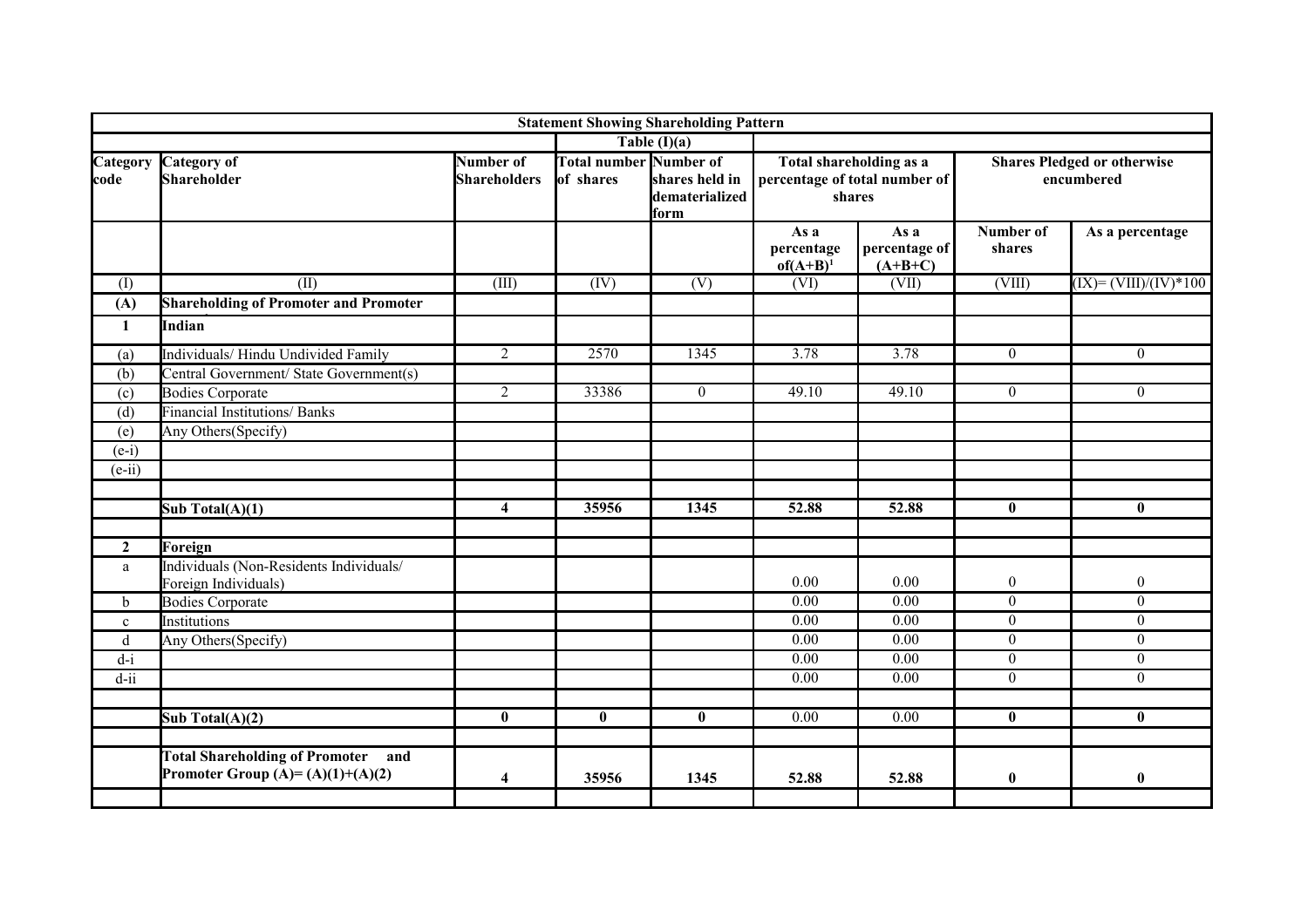| (B)            | Public shareholding                                                       |                  |                  |                  |                   |          |                  |                  |
|----------------|---------------------------------------------------------------------------|------------------|------------------|------------------|-------------------|----------|------------------|------------------|
| 1              | <b>Institutions</b>                                                       |                  |                  |                  |                   |          |                  |                  |
| (a)            | Mutual Funds/UTI                                                          |                  |                  |                  | 0.00              | 0.00     | $\overline{0}$   | $\overline{0}$   |
| (b)            | Financial Institutions <sup>/</sup> Banks                                 | 6                | 38               | 10               | 0.06              | 0.06     | $\overline{0}$   | $\overline{0}$   |
| (c)            | Central Government/State Government(s)                                    |                  |                  |                  | 0.00              | 0.00     | $\overline{0}$   | $\overline{0}$   |
| (d)            | Venture Capital Funds                                                     |                  |                  |                  | 0.00              | 0.00     | $\mathbf{0}$     | $\overline{0}$   |
| (e)            | Insurance Companies                                                       |                  |                  |                  | 0.00              | 0.00     | $\theta$         | $\overline{0}$   |
| (f)            | Foreign Institutional Investors                                           |                  |                  |                  | $\overline{0.00}$ | 0.00     | $\mathbf{0}$     | $\overline{0}$   |
| (g)            | Foreign Venture Capital Investors                                         |                  |                  |                  | $\overline{0.00}$ | 0.00     | $\overline{0}$   | $\overline{0}$   |
| (h)            | Any Other (specify)                                                       |                  |                  |                  | $\overline{0.00}$ | 0.00     | $\overline{0}$   | $\overline{0}$   |
| $(h-i)$        |                                                                           |                  |                  |                  | $\overline{0.00}$ | 0.00     | $\theta$         | $\overline{0}$   |
| $(h-ii)$       |                                                                           |                  |                  |                  | 0.00              | 0.00     | $\overline{0}$   | $\overline{0}$   |
|                |                                                                           |                  |                  |                  |                   |          |                  |                  |
|                |                                                                           |                  |                  |                  |                   |          |                  |                  |
|                | Sub-Total $(B)(1)$                                                        | 6                | 38               | 10               | 0.06              | 0.06     | $\bf{0}$         | $\bf{0}$         |
|                |                                                                           |                  |                  |                  |                   |          |                  |                  |
| <b>B2</b>      | <b>Non-institutions</b>                                                   |                  |                  |                  |                   |          |                  |                  |
| (a)            | <b>Bodies Corporate</b>                                                   | 128              | 1837             | 1609             | 2.70              | 2.70     | $\overline{0}$   | $\overline{0}$   |
| (b)            | Individuals                                                               |                  |                  |                  | 0.00              | 0.00     |                  |                  |
|                | Individuals -i. Individual shareholders holding                           |                  |                  |                  |                   |          |                  |                  |
| $\bf{I}$       | nominal share capital up to Rs 1 lakh                                     | 4204             | 26983            | 23626            | 39.68             | 39.68    | $\boldsymbol{0}$ | $\boldsymbol{0}$ |
| $\rm II$       | ii. Individual shareholders holding nominal                               |                  |                  |                  |                   |          |                  |                  |
|                | share capital in excess of Rs. 1 lakh.                                    |                  | 2883             | $\boldsymbol{0}$ | 4.24              | 4.24     | $\boldsymbol{0}$ | $\boldsymbol{0}$ |
| (c)            | Any Other (specify)                                                       |                  | $\overline{303}$ |                  |                   |          |                  |                  |
| $(c-i)$        | <b>NRIs</b>                                                               | 23               |                  | 205              | 0.45              | 0.45     | $\overline{0}$   | $\overline{0}$   |
| $(c-ii)$       | <b>Clearing Member</b>                                                    |                  |                  |                  |                   |          |                  |                  |
|                |                                                                           | $\boldsymbol{0}$ | $\boldsymbol{0}$ | $\overline{0}$   | 0.00              | 0.00     |                  |                  |
|                |                                                                           |                  |                  |                  |                   |          |                  |                  |
|                |                                                                           |                  |                  |                  |                   |          |                  |                  |
|                | Sub-Total $(B)(2)$                                                        | 4356             | 32006            | 25440            | 47.07             | 47.07    | $\mathbf{0}$     | $\mathbf{0}$     |
|                |                                                                           |                  |                  |                  |                   |          |                  |                  |
| (B)            | Total Public Shareholding (B)= $(B)(1)+(B)(2)$                            | 4362             | 32044            | 25450            | 47.12             | 47.12    | $\bf{0}$         | $\bf{0}$         |
|                |                                                                           |                  |                  |                  |                   |          |                  |                  |
|                | TOTAL $(A)+(B)$                                                           | 4366             | 68000            | 26795            | 100.00            | 100.00   | $\bf{0}$         | $\bf{0}$         |
|                |                                                                           |                  |                  |                  |                   |          |                  |                  |
| (C)            | Shares held by Custodians and against                                     |                  |                  |                  |                   |          |                  |                  |
|                | which Depository Receipts have been issued<br>Promoter and Promoter Group |                  |                  |                  |                   | 0.00     | $\boldsymbol{0}$ | $\overline{0}$   |
| $\overline{2}$ | Public                                                                    |                  |                  |                  |                   | 0.00     | $0\,$            | $\overline{0}$   |
|                | Sub-Total $(C)$                                                           | $\bf{0}$         | $\bf{0}$         | $\bf{0}$         |                   | $\bf{0}$ | $\bf{0}$         | $\bf{0}$         |
|                |                                                                           |                  |                  |                  |                   |          |                  |                  |
|                |                                                                           |                  |                  |                  |                   |          |                  |                  |
|                | <b>GRAND TOTAL (A)+(B)+(C)</b>                                            | 4366             | 68000            | 26795            |                   | 100.00   | $\bf{0}$         | $\bf{0}$         |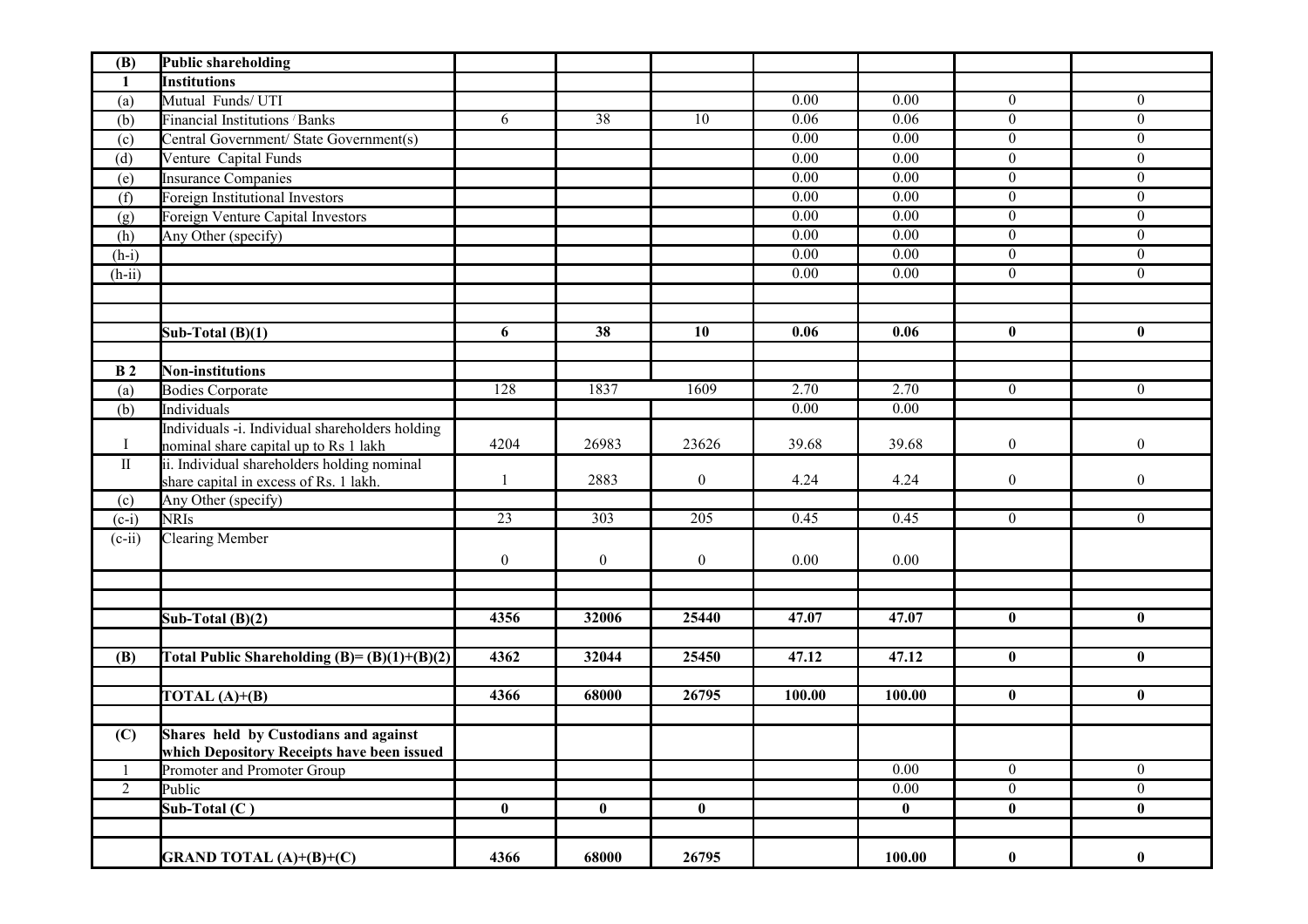| Sr.No          | <b>Notes</b> |
|----------------|--------------|
| 1              | Nil          |
| $\overline{2}$ | Nil          |
| $\mathbf{3}$   | Nil          |
| $\overline{4}$ | Nil          |
| 5              | Nil          |
| 6              | Nil          |
| $\overline{7}$ | Nil          |
| $\bf 8$        | Nil          |
| 9              | Nil          |
| $10$           | Nil          |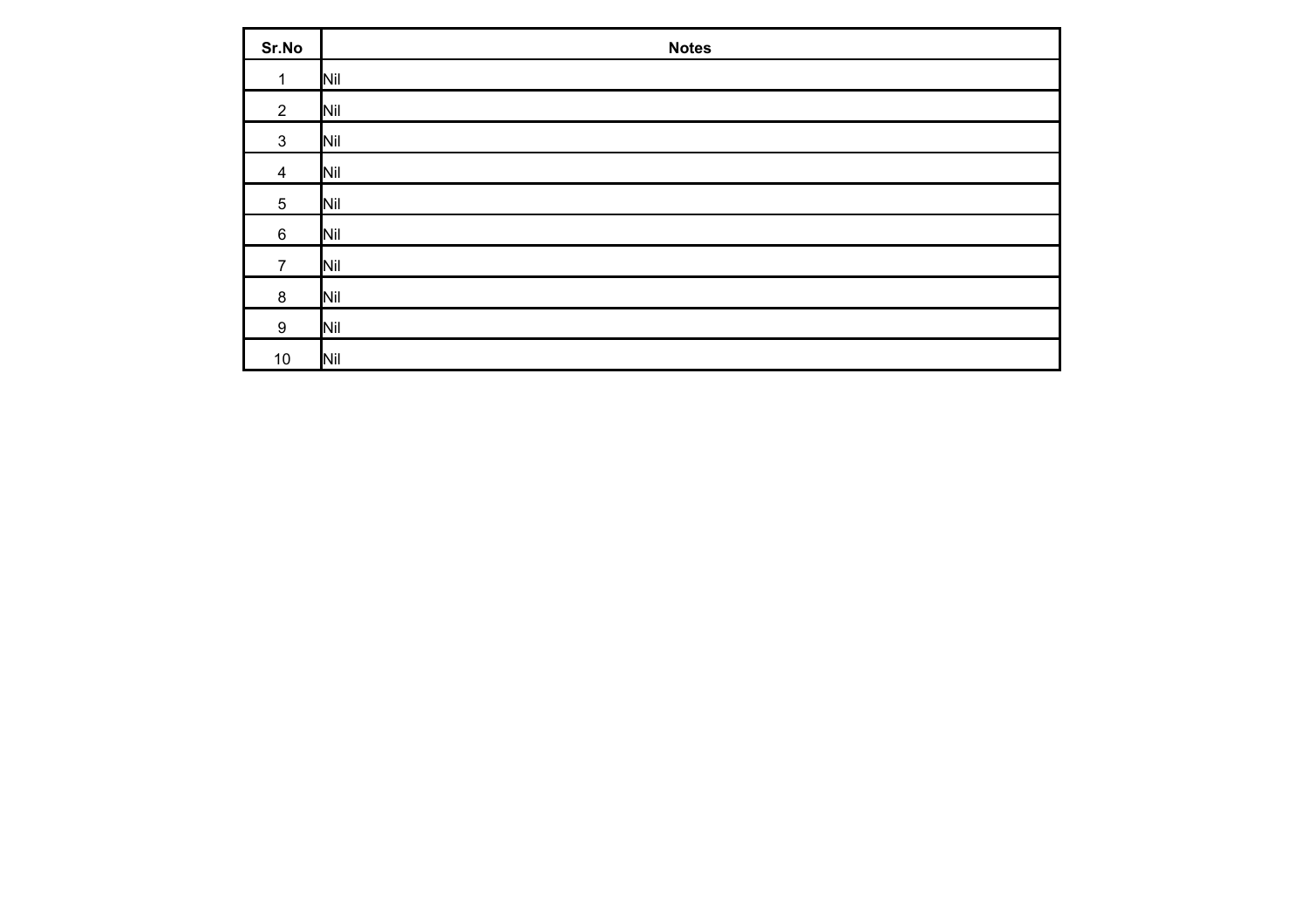## **(I)(b) Statement showing holding of securities (including shares, warrants, convertible securities) of persons belonging to the**

## **category "Promoter and Promoter Group"**

| Sr. No.      | <b>Details of Shares held</b><br>Name of the shareholder<br>Encumbered shares (*)                                              |                          | <b>Details of warrants</b>                    |                  | <b>Details of convertible</b><br>securities |                                                                        | <b>Total shares</b><br><i>(including)</i><br>underlying |                                                                |                                   |                                                                                            |                                                                                                                              |
|--------------|--------------------------------------------------------------------------------------------------------------------------------|--------------------------|-----------------------------------------------|------------------|---------------------------------------------|------------------------------------------------------------------------|---------------------------------------------------------|----------------------------------------------------------------|-----------------------------------|--------------------------------------------------------------------------------------------|------------------------------------------------------------------------------------------------------------------------------|
|              |                                                                                                                                | No. of<br>shares<br>held | As a % of grand<br>total<br>$(A) + (B) + (C)$ | No.              | As a percentage                             | As a % of<br>grand total (A)<br>$+(B)+(C)$ of<br>sub-clause (I)<br>(a) | No. of<br>warrants<br>held                              | As a % total<br>no. of<br><b>warrants</b> of the<br>same class | convertible<br>securities<br>held | Number of   As a % total<br>number of<br>convertible<br>securities<br>of the same<br>class | shares<br>assuming full<br>conversion of<br>warrants and<br>convertible<br>securities) as a<br>% of diluted<br>share capital |
| (1)          | (II)                                                                                                                           | (III)                    | (IV)                                          | (V)              | $ (VI)=(V)/(III)*100 $                      | (VII)                                                                  | (VIII)                                                  | (IX)                                                           | (X)                               | (XI)                                                                                       | (XII)                                                                                                                        |
|              | HARSHAVARDHAN B DOSHI                                                                                                          | 2070                     | 3.04                                          | $\overline{0}$   | 0.00                                        | 0.00                                                                   | $\overline{0}$                                          | $\mathbf{0}$                                                   | $\overline{0}$                    | $\overline{0}$                                                                             | $\overline{0}$                                                                                                               |
| 2            | LALAN AJAY KAPADIA                                                                                                             | 500                      | 0.74                                          | $\boldsymbol{0}$ | 0.00                                        | 0.00                                                                   | $\boldsymbol{0}$                                        | $\mathbf{0}$                                                   | $\overline{0}$                    | $\overline{0}$                                                                             | $\overline{0}$                                                                                                               |
| 3            | <b>CARINA FINVEST LIMITED</b>                                                                                                  | 5020                     | 7.38                                          | $\mathbf{0}$     | 0.00                                        | 0.00                                                                   | $\boldsymbol{0}$                                        | $\mathbf{0}$                                                   | $\overline{0}$                    | $\overline{0}$                                                                             | $\theta$                                                                                                                     |
| 4            | LANICA FINANCIAL SERVICES PRIVATE LIMITED                                                                                      | 28366                    | 41.71                                         | $\mathbf{0}$     | 0.00                                        | 0.00                                                                   | $\mathbf{0}$                                            | $\boldsymbol{0}$                                               | $\overline{0}$                    | $\mathbf{0}$                                                                               | $\overline{0}$                                                                                                               |
|              |                                                                                                                                |                          |                                               |                  |                                             |                                                                        |                                                         |                                                                |                                   |                                                                                            |                                                                                                                              |
|              |                                                                                                                                |                          |                                               |                  |                                             |                                                                        |                                                         |                                                                |                                   |                                                                                            |                                                                                                                              |
| <b>TOTAL</b> |                                                                                                                                | 35956                    | 52.88                                         | $\bf{0}$         | 0.00                                        | 0.00                                                                   | $\mathbf{0}$                                            | $\bf{0}$                                                       | $\bf{0}$                          | $\bf{0}$                                                                                   | $\mathbf{0}$                                                                                                                 |
|              | $\ket{\kappa}$ The term "encumbrance" has the same meaning as assigned to it in regulation 28(3) of the SAST Regulations, 2011 |                          |                                               |                  |                                             |                                                                        |                                                         |                                                                |                                   |                                                                                            |                                                                                                                              |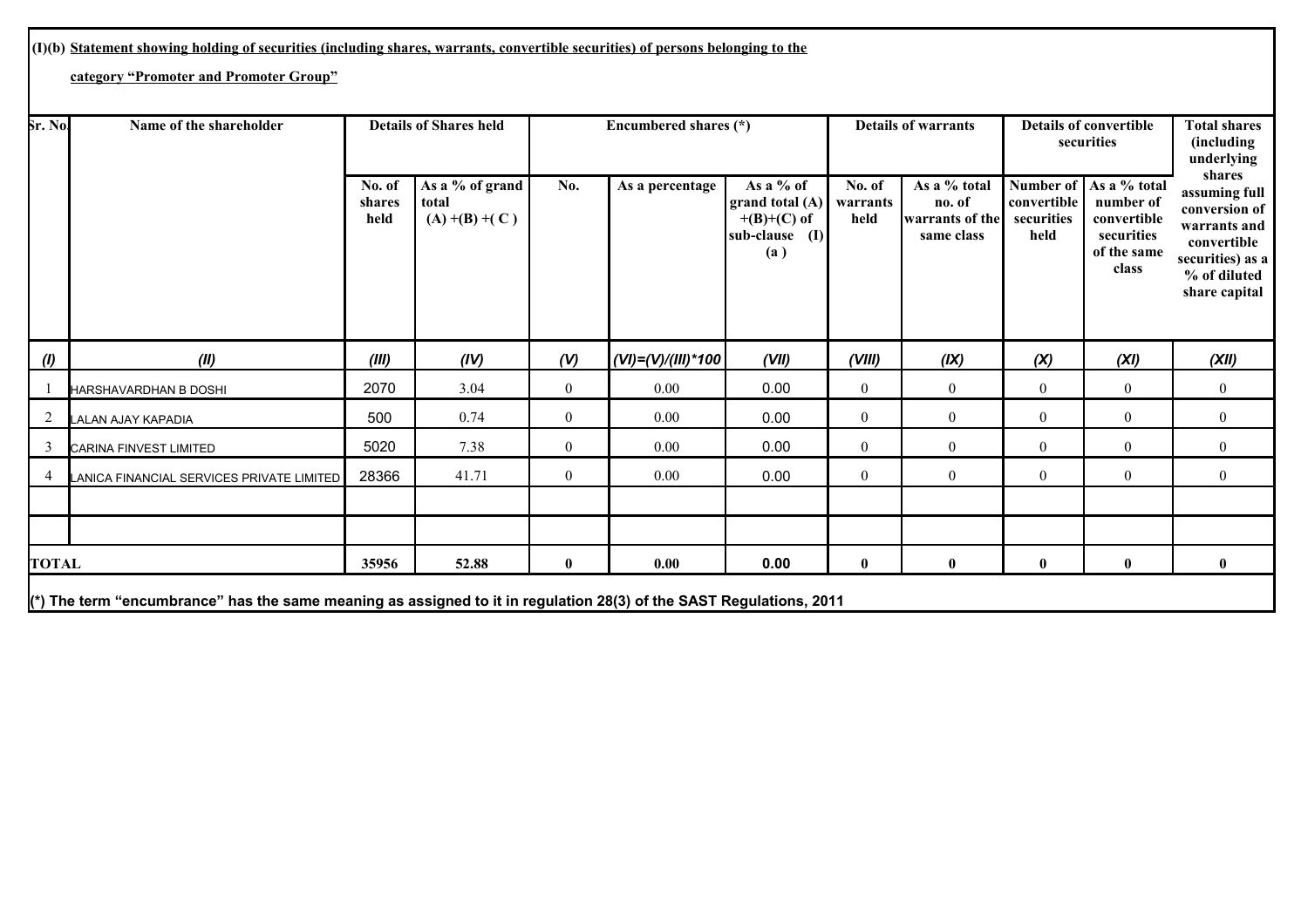|              | (I)(c)(i) Statement showing holding of securities (including shares, warrants, convertible securities) of persons belonging to the<br>category "Public" and holding more than 1% of the total number of shares |                          |                                                                                                                                                  |                               |                                                                    |                                                |                                                                                 |                                                                                                             |  |  |
|--------------|----------------------------------------------------------------------------------------------------------------------------------------------------------------------------------------------------------------|--------------------------|--------------------------------------------------------------------------------------------------------------------------------------------------|-------------------------------|--------------------------------------------------------------------|------------------------------------------------|---------------------------------------------------------------------------------|-------------------------------------------------------------------------------------------------------------|--|--|
| Sr. No.      | Name of the shareholder                                                                                                                                                                                        | Number of<br>shares held | Shares as a percentage<br>of total number of<br>shares {i.e., Grand Total]<br>$(A)+(B)+(C)$ indicated in<br>Statement at para $(I)(a)$<br>above} | <b>Details of warrants</b>    |                                                                    |                                                | <b>Details of convertible</b><br>securities                                     | <b>Total shares</b><br>(including<br>underlying<br>shares<br>assuming full<br>conversion of<br>warrants and |  |  |
|              |                                                                                                                                                                                                                |                          |                                                                                                                                                  | Number of<br>warrants<br>held | As a $%$<br>total<br>number of<br>warrants of<br>the same<br>class | Number of<br>convertible<br>securities<br>held | % w.r.t total<br>number of<br>convertible<br>securities of<br>the same<br>class | convertible<br>securities)<br>as a % of<br>diluted share<br>capital                                         |  |  |
|              | <b>HARSHAVARDHAN B DOSHI</b> *                                                                                                                                                                                 | 2883                     | 4.24                                                                                                                                             | $\theta$                      | $\theta$                                                           | $\theta$                                       | $\theta$                                                                        | $\overline{0}$                                                                                              |  |  |
|              |                                                                                                                                                                                                                |                          |                                                                                                                                                  |                               |                                                                    |                                                |                                                                                 |                                                                                                             |  |  |
| <b>TOTAL</b> | $\bf{0}$<br>$\bf{0}$<br>$\bf{0}$<br>$\bf{0}$<br>$\bf{0}$<br>2883<br>4.24                                                                                                                                       |                          |                                                                                                                                                  |                               |                                                                    |                                                |                                                                                 |                                                                                                             |  |  |
| $\ast$       | <b>Shares held on behalf of Trust</b>                                                                                                                                                                          |                          |                                                                                                                                                  |                               |                                                                    |                                                |                                                                                 |                                                                                                             |  |  |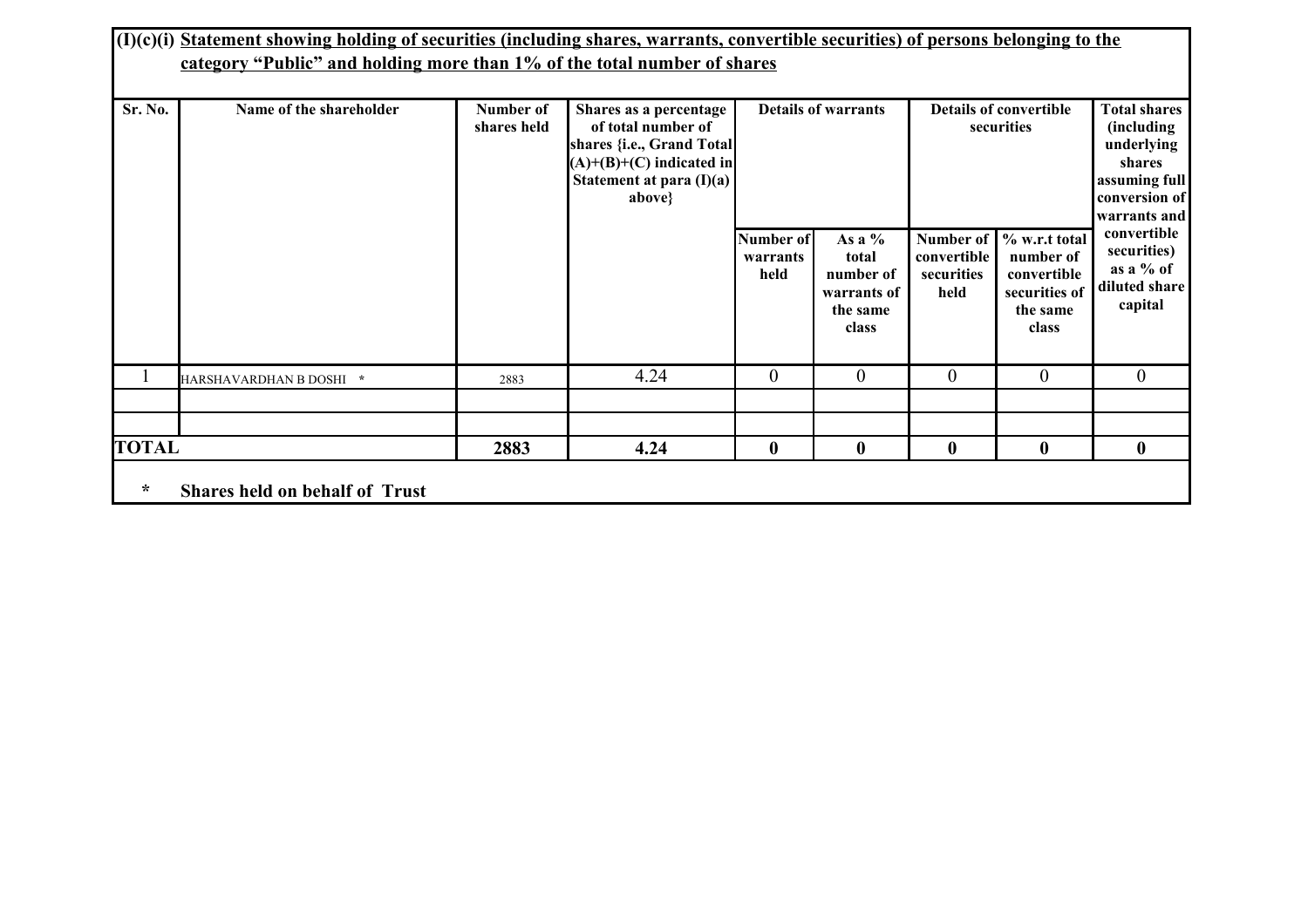| Sr. No.        | $(1)(c)(ii)$ Statement showing holding of securities (including shares, warrants, convertible securities) of persons (together with<br>PAC) belonging to the category "Public" and holding more than 5% of the total number of shares of the company<br><b>Details of warrants</b><br>Name(s) of the<br><b>Details of convertible</b><br><b>Total shares</b><br>Shares as a percentage of<br><b>Number</b><br>total number of shares<br>shareholder(s) and<br>of shares<br>securities<br><i>(including)</i> |          |                                                                                          |                          |                                                            |                                                |                                                                                    |                                                                                       |  |
|----------------|-------------------------------------------------------------------------------------------------------------------------------------------------------------------------------------------------------------------------------------------------------------------------------------------------------------------------------------------------------------------------------------------------------------------------------------------------------------------------------------------------------------|----------|------------------------------------------------------------------------------------------|--------------------------|------------------------------------------------------------|------------------------------------------------|------------------------------------------------------------------------------------|---------------------------------------------------------------------------------------|--|
|                | the Persons Acting in<br>Concert (PAC) with<br>them                                                                                                                                                                                                                                                                                                                                                                                                                                                         |          | {i.e., Grand Total<br>$(A)+(B)+(C)$ indicated in<br>Statement at para $(I)(a)$<br>above} |                          |                                                            |                                                |                                                                                    | underlying<br>shares<br>assuming full<br>conversion of<br>warrants and<br>convertible |  |
|                |                                                                                                                                                                                                                                                                                                                                                                                                                                                                                                             |          |                                                                                          | Number of<br>warrants    | As a % total<br>number of<br>warrants of the<br>same class | Number of<br>convertible<br>securities<br>held | % w.r.t<br>total<br>number of<br>convertible<br>securities<br>of the same<br>class | securities) as a<br>% of diluted<br>share capital                                     |  |
|                |                                                                                                                                                                                                                                                                                                                                                                                                                                                                                                             |          |                                                                                          | -                        |                                                            |                                                |                                                                                    |                                                                                       |  |
| $\overline{2}$ |                                                                                                                                                                                                                                                                                                                                                                                                                                                                                                             |          |                                                                                          | $\overline{\phantom{0}}$ |                                                            | $\overline{\phantom{0}}$                       |                                                                                    |                                                                                       |  |
|                |                                                                                                                                                                                                                                                                                                                                                                                                                                                                                                             |          |                                                                                          |                          |                                                            |                                                |                                                                                    |                                                                                       |  |
| <b>TOTAL</b>   |                                                                                                                                                                                                                                                                                                                                                                                                                                                                                                             | $\bf{0}$ | 0.00                                                                                     | $\boldsymbol{0}$         | 0                                                          | $\bf{0}$                                       | $\mathbf{0}$                                                                       | $\bf{0}$                                                                              |  |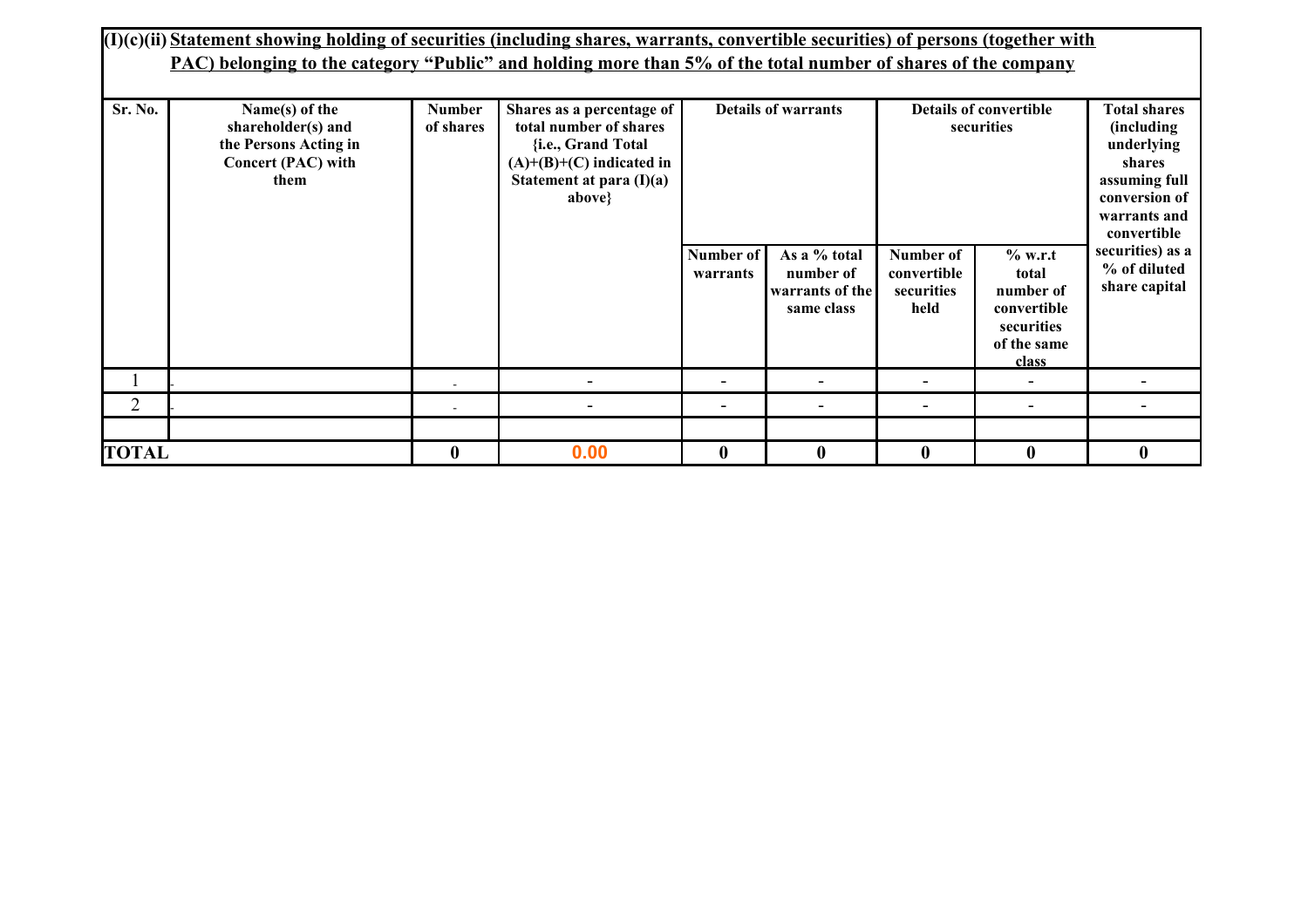| (I)(d)       | <b>Statement showing details of locked-in shares</b> |                          |                               |                                                                                                                                                     |
|--------------|------------------------------------------------------|--------------------------|-------------------------------|-----------------------------------------------------------------------------------------------------------------------------------------------------|
| Sr. No.      | Name of the shareholder                              | Promoter/Non<br>Promoter | Number of locked-in<br>shares | Locked-in shares as a percentage of<br>total number of shares {i.e., Grand<br>Total $(A)+(B)+(C)$ indicated in<br>Statement at para $(I)(a)$ above} |
|              |                                                      |                          |                               |                                                                                                                                                     |
|              |                                                      |                          |                               |                                                                                                                                                     |
| 3            |                                                      |                          |                               | 0                                                                                                                                                   |
| 4            |                                                      |                          |                               | 0                                                                                                                                                   |
|              |                                                      |                          |                               | 0                                                                                                                                                   |
| 6            |                                                      |                          |                               | $\overline{0}$                                                                                                                                      |
|              |                                                      |                          |                               | 0                                                                                                                                                   |
| 8            |                                                      |                          |                               |                                                                                                                                                     |
| 9            |                                                      |                          |                               | 0                                                                                                                                                   |
| 10           |                                                      |                          |                               | $\theta$                                                                                                                                            |
|              |                                                      |                          |                               |                                                                                                                                                     |
| <b>TOTAL</b> |                                                      |                          | $\mathbf{0}$                  | 0                                                                                                                                                   |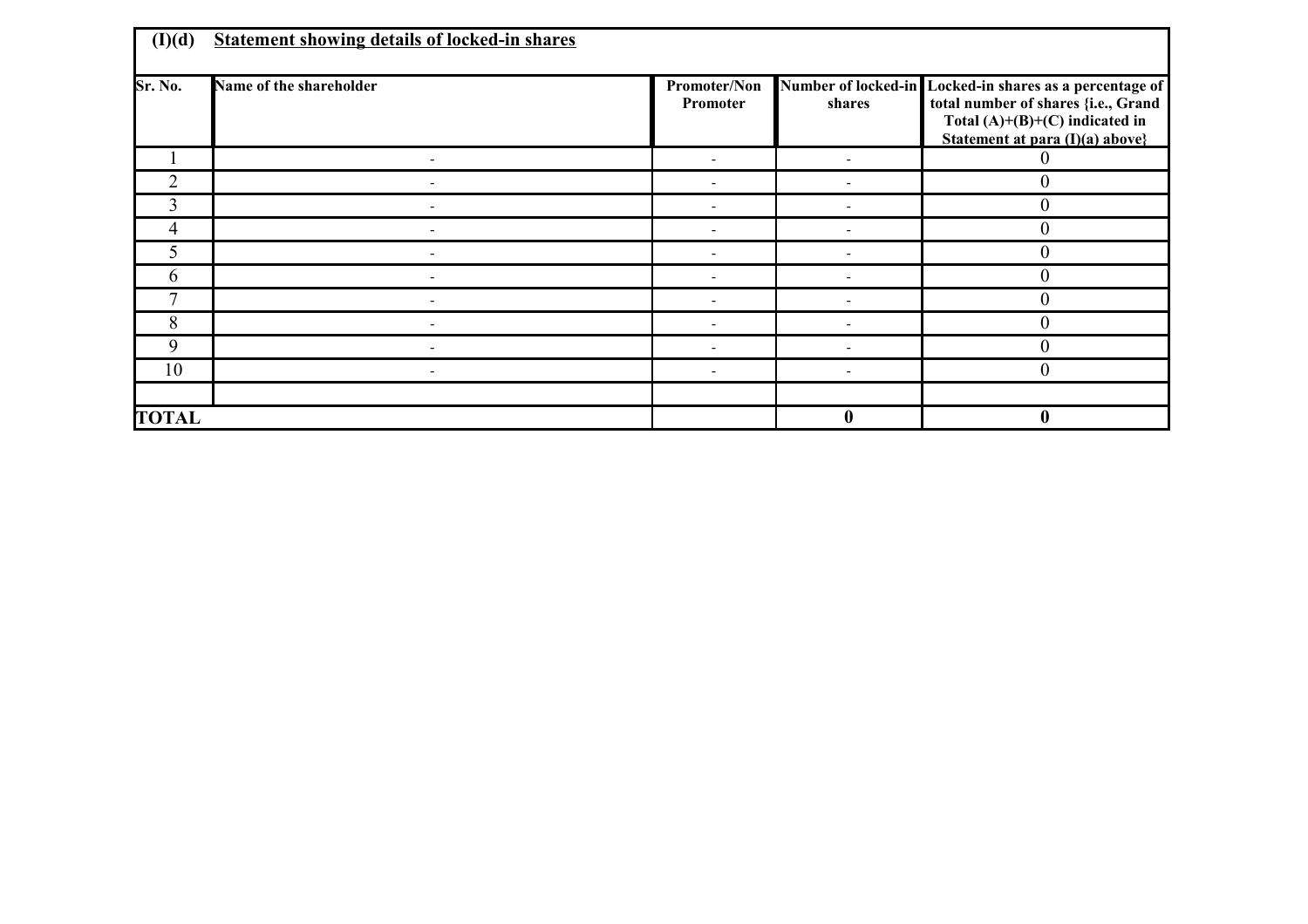| (II)(a)        | <b>Statement showing details of Depository Receipts (DRs)</b> |                                     |                                                |                                                                                                                                                                       |  |  |  |  |  |
|----------------|---------------------------------------------------------------|-------------------------------------|------------------------------------------------|-----------------------------------------------------------------------------------------------------------------------------------------------------------------------|--|--|--|--|--|
| Sr. No.        | Type of outstanding DR (ADRs,<br>GDRs, SDRs, etc.)            | Number of outstanding<br><b>DRs</b> | Number of shares underlying<br>outstanding DRs | Shares underlying outstanding<br>DRs as a percentage of total<br>number of shares {i.e., Grand<br>Total $(A)+(B)+(C)$ indicated in<br>Statement at para (I)(a) above} |  |  |  |  |  |
|                |                                                               |                                     |                                                |                                                                                                                                                                       |  |  |  |  |  |
| $\overline{2}$ |                                                               |                                     |                                                | $\overline{0}$                                                                                                                                                        |  |  |  |  |  |
| 3              |                                                               |                                     |                                                | $\overline{0}$                                                                                                                                                        |  |  |  |  |  |
| 4              |                                                               |                                     |                                                | $\theta$                                                                                                                                                              |  |  |  |  |  |
| 5.             |                                                               |                                     |                                                | $\theta$                                                                                                                                                              |  |  |  |  |  |
| 6              |                                                               |                                     |                                                | $\overline{0}$                                                                                                                                                        |  |  |  |  |  |
|                |                                                               |                                     |                                                | $\overline{0}$                                                                                                                                                        |  |  |  |  |  |
| 8              |                                                               |                                     |                                                | $\theta$                                                                                                                                                              |  |  |  |  |  |
| 9              |                                                               |                                     |                                                | $\overline{0}$                                                                                                                                                        |  |  |  |  |  |
| 10             |                                                               |                                     | -                                              | $\overline{0}$                                                                                                                                                        |  |  |  |  |  |
|                |                                                               |                                     |                                                |                                                                                                                                                                       |  |  |  |  |  |
|                | <b>TOTAL</b>                                                  | $\mathbf{0}$                        | $\mathbf{0}$                                   | $\boldsymbol{0}$                                                                                                                                                      |  |  |  |  |  |